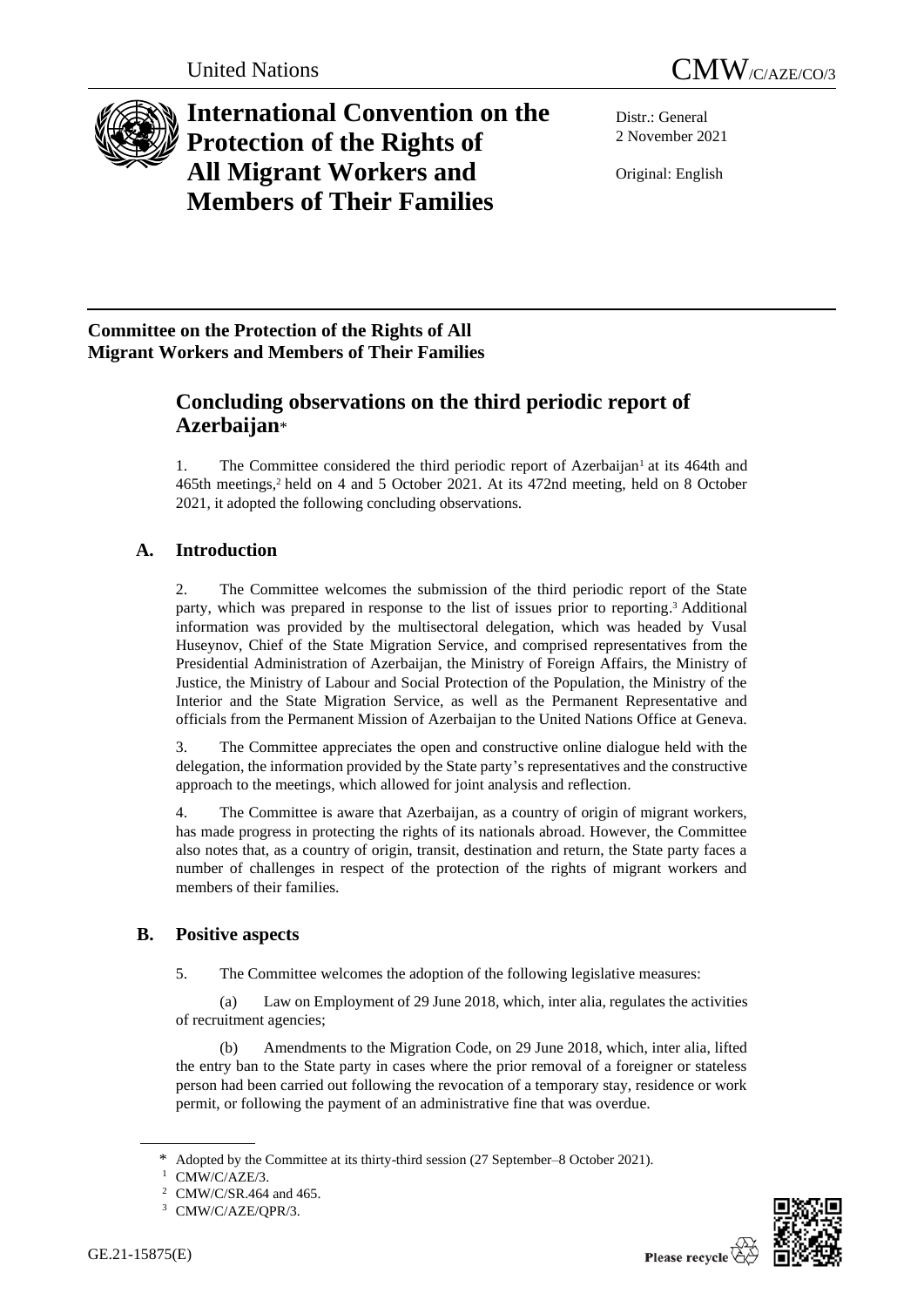6. The Committee welcomes the adoption of the national action plan on combating trafficking in human beings in Azerbaijan for 2020–2024. The Committee wishes to highlight the implementation of activities carried out by a number of collegiate bodies, such as councils, working groups and committees, that have worked in a coordinated manner on programmes and projects devoted to migrant workers and members of their families. It also acknowledges the State party's engagement in regional cooperation and dialogue processes to address the migratory flows of people in the Eurasian region.

7. The Committee notes as positive that the State party voted in favour of the Global Compact for Safe, Orderly and Regular Migration, endorsed by the General Assembly on 19 December 2018 in its resolution 73/195. The Committee also notes as positive the State party's active participation in the regional review for Europe and North America on 12 and 13 November 2020, including through the submission of voluntary inputs to contribute to the regional review, and it recommends that the State party work towards the implementation of the Global Compact for Migration, ensuring full compliance with the Convention.

8. The Committee notes as positive the standing invitation extended by the State party to the special procedures of the Human Rights Council in 2013.

## **C. Principal subjects of concern and recommendations**

## **1. General measures of implementation (arts. 73 and 84)**

#### **Current context**

9. **The Committee recommends that the State party protect the rights of migrants and members of their families, in particular their right to health, and mitigate the adverse effects of the coronavirus disease (COVID-19) pandemic in the light of the joint guidance note on the impacts of the COVID-19 pandemic on the human rights of migrants, issued by the Committee and the Special Rapporteur on the human rights of migrants. In particular, the Committee recommends that the State party guarantee equitable access to vaccination against COVID-19 to all migrants and members of their families, irrespective of their nationality, migration status or other prohibited grounds for discrimination in accordance with the recommendations issued by this Committee and other regional human rights mechanisms in the aforementioned joint guidance note.**

#### **Legislation and application**

10. The Committee notes the adoption of the Migration Code in 2013. Together with the relevant provisions of the Labour Code and the Law on Employment, the Migration Code provides a legal framework on migration in the State party, including for Azerbaijani migrant workers and members of their families abroad and foreign migrant workers and members of their families in the State party. The Committee is, however, concerned that the legal framework, despite a number of legislative amendments, does not fully comply with the provisions of the Convention as will be demonstrated in the present concluding observations. The Committee also regrets that the Migration Code does not contain a definition of migrant workers in an irregular situation and refers to the concepts of "illegal migration" and "illegal migrants", rather than to migrant workers in an irregular situation and members of their families. The Committee notes, however, the willingness expressed by the State party during the dialogue to consider correcting the language in its legislation.

## 11. **Reiterating its previous recommendations,** 4 **the Committee recommends that the State party:**

(a) **Review the Migration Code and relevant provisions of the Labour Code and the Law on Employment and amend them, if necessary, to bring the legal framework in the State party into full compliance with the Convention, taking into account the recommendations contained in the present concluding observations, as well** 

<sup>4</sup> CMW/C/AZE/CO/2, para. 13.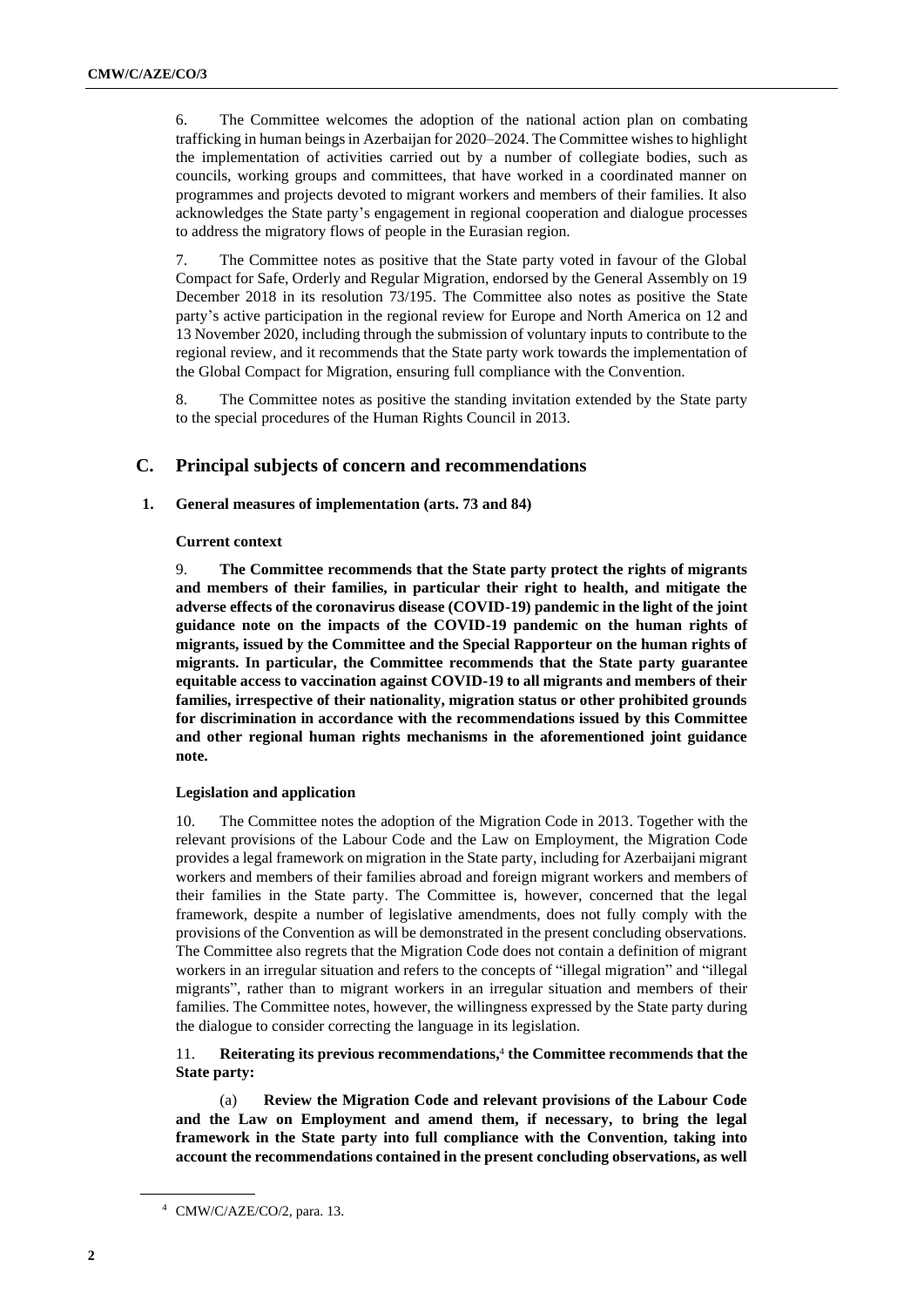**as those from the Commissioner for Human Rights and civil society, including migrants' organizations;**

(b) **In particular, adopt a definition of migrant worker in an irregular situation, in line with the Convention, in its national laws, and embrace terms such as "migrant workers and members of their families in an irregular situation", in accordance with the commitments made by the State party as part of the universal periodic review process.**<sup>5</sup>

#### **Articles 76–77**

12. The Committee notes that the State party has yet to make the declarations provided for in articles 76 and 77 of the Convention, recognizing the competence of the Committee to receive communications from States parties and individuals.

13. **The Committee reiterates its previous recommendations**<sup>6</sup> **that the State party make the declarations provided for in articles 76 and 77 of the Convention.**

#### **Ratification of relevant instruments**

14. **Reiterating its previous recommendations,** 7 **the Committee recommends that the State party ratify or accede, as soon as possible, to the International Convention for the Protection of All Persons from Enforced Disappearance; the Migration for Employment Convention (Revised), 1949 (No. 97) of the International Labour Organization (ILO); the ILO Migrant Workers (Supplementary Provisions) Convention, 1975 (No. 143); and the ILO Domestic Workers Convention, 2011 (No. 189). The Committee also recommends that the State party consider ratifying the ILO Violence and Harassment Convention, 2019 (No. 190).**

#### **Comprehensive policy and strategy**

15. The Committee welcomes the adoption of the employment strategy of Azerbaijan for 2019–2030, which, inter alia, is aimed at strengthening the social protection of migrant workers in the State party and improving the labour migration quota system. It also notes with appreciation the various institutional and policy measures taken in support of the Azerbaijani diaspora, including migrant workers and members of their families, such as the establishment of a dedicated fund for their support and for comprehensive and multidimensional assistance provided to Azerbaijani nationals abroad, including consular and legal assistance, and the facilitation of their participation in presidential and national elections and referendums in the diplomatic representations of the State party. The Committee notes the State party's intention to pass a law on compatriots living abroad and diaspora organizations. Nonetheless, it is concerned that the national migration strategy has yet to be adopted.

16. **The Committee recommends that the State party adopt the national migration strategy without further delay, and also recommends that the State party:**

Ensure that the strategy place emphasis on the implementation of the **Convention and provide for a comprehensive gender-responsive, child-sensitive and human rights-based migration policy, which also addresses the rights of foreign migrant workers and members of their families;**

(b) **Take effective measures, with clear time frames, indicators, monitoring and evaluation benchmarks, to implement the strategy, provide sufficient human, technical and financial resources for their implementation, and include in its next periodic report relevant information on the results obtained and the difficulties encountered, supported by statistics;**

<sup>5</sup> A/HRC/39/14, para. 141.97; and A/HRC/39/14/Add.1, para. 34.

<sup>6</sup> CMW/C/AZE/CO/2, para. 11; and CMW/C/AZE/CO/1, para. 17.

<sup>7</sup> CMW/C/AZE/CO/2, para. 9.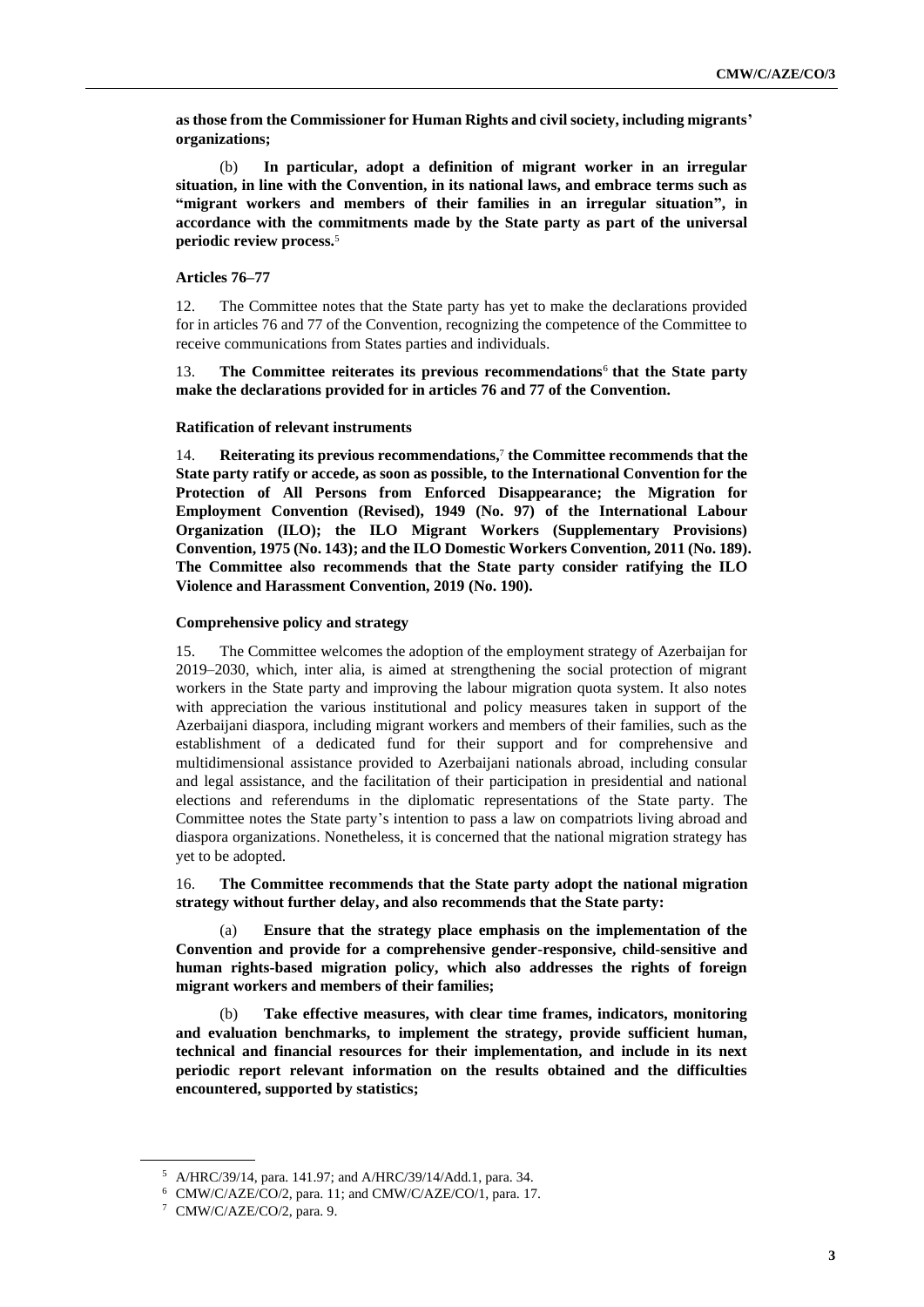(c) **Swiftly adopt the draft law on compatriots living abroad and diaspora organizations in a consultative process with the participation of Azerbaijani migrant workers and members of their families and migrants' organizations, and ensure the protection of their rights abroad by this law.**

#### **Coordination**

17. The Committee welcomes the existence of a coordination mechanism for the implementation of international human rights instruments, including the Convention, and of national activities in the field of migration and labour relations under the lead of the State Migration Service, with relevant central executive authorities participating. Nevertheless, the Committee is concerned about the lack of an entity at the highest level with a mandate or the authority to coordinate, at all levels of government, the implementation of the rights protected by the Convention. It is also concerned that a human rights perspective is integrated into the mandate of the State Migration Service only as far as Azerbaijani citizens abroad are concerned.

## 18. **With reference to its previous recommendations,**<sup>8</sup> **the Committee recommends that the State party:**

(a) **Create an appropriate high-level interministerial body with a clear mandate and sufficient authority to coordinate all activities for the effective implementation of the rights protected under the Convention and equip such a coordinating body with the human, technical and financial resources necessary for its effective operation;**

(b) **Establish clear time frames, indicators, monitoring and evaluation benchmarks, for the implementation of the Convention, and include in its next periodic report relevant information, supported by statistics, on the results obtained.**

## **Data collection and right to privacy**

19. The Committee notes the State party's continuous efforts to improve data collection on migrants and migration-related issues, such as the automated interagency informationretrieval system known as "Entry-Exit and Registration", the State Registry of Population and the Unified Migration Information System of the State Migration Service, which, inter alia, enables the issuance of temporary stay, residence and work permits in an automated procedure. The Committee is, however, concerned about the lack of disaggregated data and statistics, including on conditions of employment of migrant workers and on migrants in an irregular situation in general, which could better inform migration policies in the State party.

## 20. **With reference to its previous recommendations,**<sup>9</sup> **the Committee recommends that the State party:**

(a) **Further consolidate, in accordance with target 17.18 of the Sustainable Development Goals, its system to collect data on the situation of migrant workers and members of their families in the State party covering all aspects of the Convention, in particular those in an irregular situation, and to provide publicly available statistics on migrant workers, both in regular and irregular situations, members of their families, migrant workers in transit, nationals working abroad and their conditions of employment, returnees, children who migrate abroad, including unaccompanied children, and spouses and children of migrant workers who are left behind in the State party, to effectively promote human rights-based migration policies;**

(b) **Ensure that the right to privacy, personal information and data protection of migrant workers and members of their families are protected, including by establishing appropriate reporting firewalls and access limitations, and that personal information be erased once the purpose of the data collection has been achieved, so that** 

<sup>8</sup> Ibid., para. 41.

<sup>9</sup> Ibid., para. 15.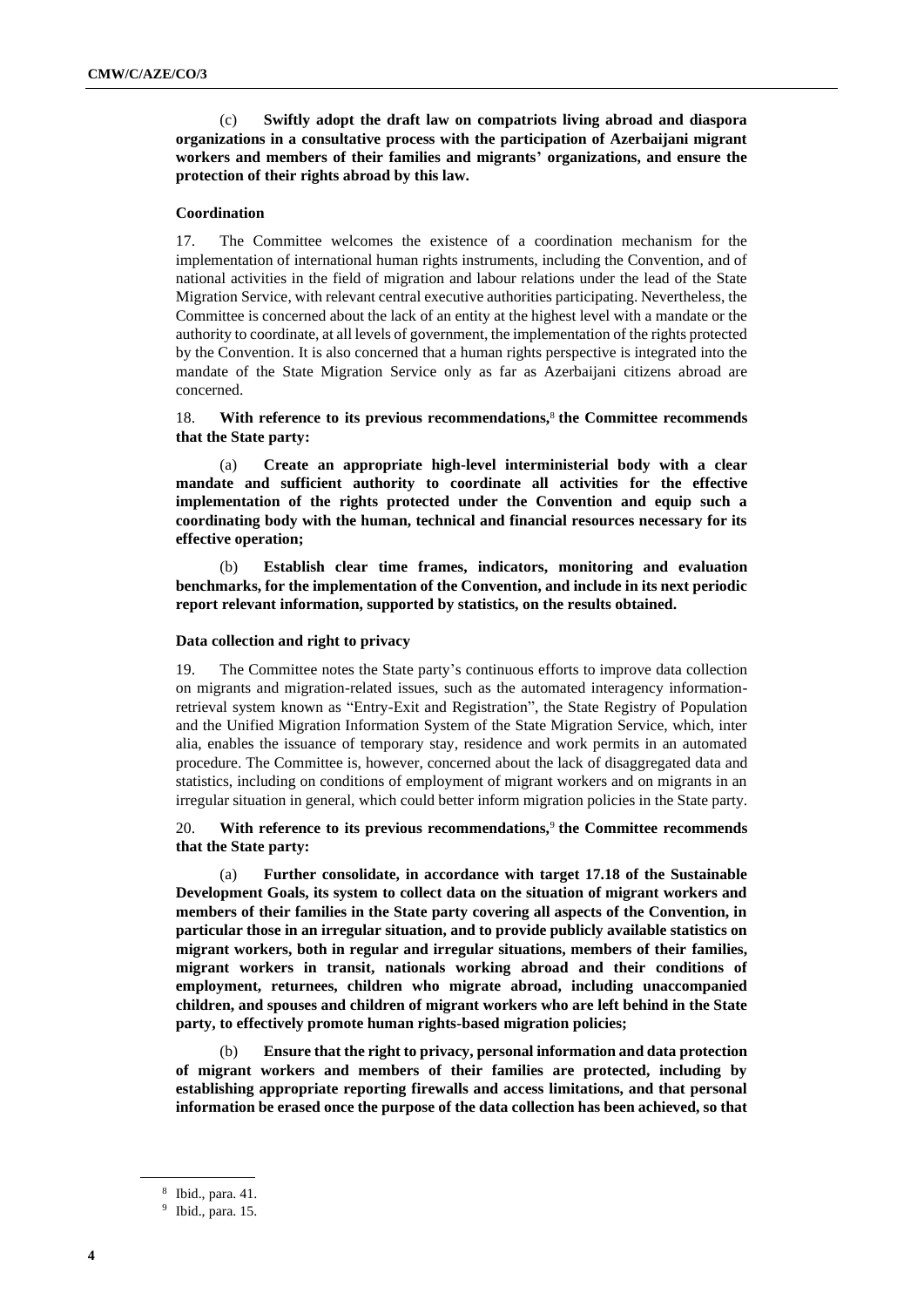## **personal data are not used for migration control or for discrimination in public and private services.**

## **Independent monitoring**

21. The Committee welcomes the election of the Commissioner for Human Rights of Azerbaijan by the Parliament on 29 November 2019. It is, however, concerned that the Commission for Human Rights of Azerbaijan was downgraded to "B" status by the Global Alliance of National Human Rights Institutions in May 2018 and that it lacks adequate human, technical and financial resources to conduct work effectively.

22. **The Committee recommends that the State party provide the Commission for Human Rights with sufficient human, technical and financial resources with the necessary anticipation, to effectively discharge its mandate to promote and protect the rights of migrant workers and members of their families under the Convention and in full compliance with the principles relating to the status of national institutions for the promotion and protection of human rights (the Paris Principles).**

## **Participation of civil society**

23. The Committee welcomes the participation of non-governmental organizations and civil society representatives in regular meetings of the Public Council under the State Migration Service. The Committee, however, regrets that civil society could only contribute to the third periodic report of the State party through the Public Council, that the numerous Azerbaijani diaspora organizations have not participated in its preparation and that the Law on Public Participation and other relevant pieces of legislation may limit the ability of nongovernmental organizations to independently operate in the State party.

24. **The Committee recommends that the State party take concrete measures, including by reviewing its pertinent legislation and amending it to strengthen its dialogue with civil society organizations, including organizations serving migrants and the Azerbaijani diaspora, in particular when preparing the national report, and also recommends that the State party ensure the effective and independent participation of civil society in the implementation of the Convention and the recommendations contained in the present concluding observations, and the monitoring thereof.**

**2. General principles (arts. 7 and 83)**

## **Non-discrimination**

25. The Committee takes note with appreciation of the efforts of the State party to include the principles of equality and non-discrimination in trainings for judges and lawyers on international migration law. It is, however, concerned that the Constitution, the Migration Code and the Labour Code do not cover all the prohibited grounds of discrimination enumerated in articles 1 (1) and 7 of the Convention. The Committee regrets the lack of information on the actual situation in practice that would make it possible to assess the implementation of the principle of non-discrimination with respect to both migrant workers in regular and irregular situations and members of their families.

26. **With reference to its previous recommendations,**<sup>10</sup> **the Committee recommends that the State party:**

(a) **Deepen its legislative and policy measures to ensure that all migrant workers and members of their families within the territory or subject to its jurisdiction, regardless of their status, enjoy without discrimination the rights recognized by the Convention, in accordance with article 7 thereof;**

(b) **Raise awareness among migration officials, local authorities and the general public of the rights of all migrant workers and members of their families and** 

<sup>10</sup> Ibid., para. 21.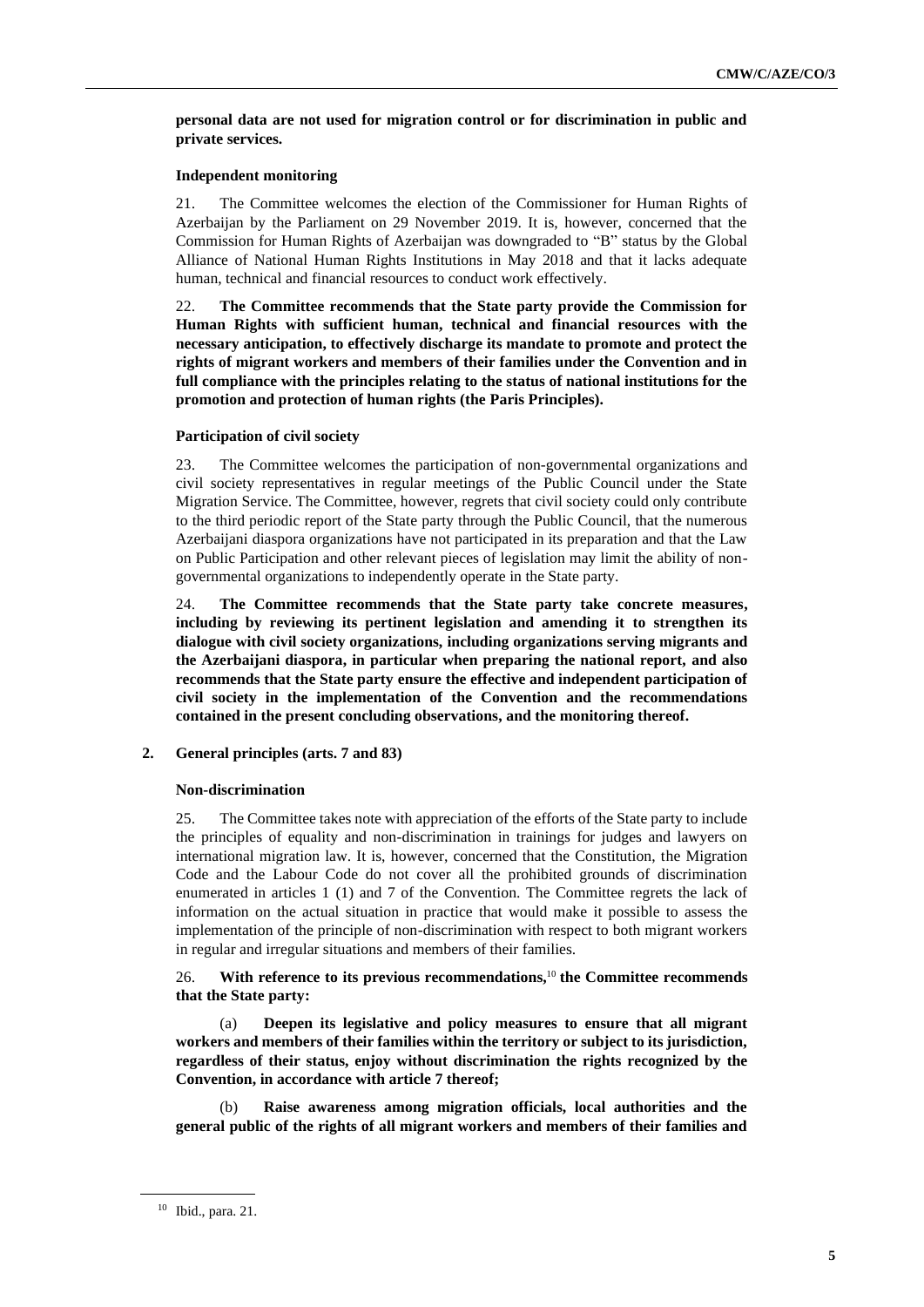**of the importance of eliminating discrimination against them and of combating social stigmatization;**

(c) **Provide information in its next periodic report on the measures taken to improve and implement its legislative framework on non-discrimination as regards the rights of migrant workers and members of their families, irrespective of their status.**

#### **Right to an effective remedy**

27. The Committee welcomes that the legislative framework of the State party provides non-citizens with equal opportunities to seek redress and legal aid. It notes that during the period 2013 to 2018, a total of 1,233 complaints were received by the courts in matters falling under the competence of the State Migration Service. The Committee regrets the lack of information about the success rate of complaints submitted to courts or the Ombudsperson, including those filed by migrant workers in an irregular situation or members of their families. The Committee also remains concerned about reports that migrant workers, in particular those in irregular situations, may not resort to legal remedies for fear of losing their employment, being detained or facing expulsion if they approach a court.

28. **Reiterating its previous recommendations,**<sup>11</sup> **the Committee recommends that the State party:**

(a) **Ensure that migrant workers and members of their families, including those in an irregular situation, have opportunities, in practice, equal to those of nationals of the State party, to file complaints and obtain effective redress in the courts and before the Ombudsperson in cases where their rights under the Convention have been violated, including by removing obstacles to access to justice, including portable justice, for migrants in an irregular situation, irrespective of where they or the members of their families are;**

(b) **Ensure that legal assistance is based on non-discrimination and is easily accessible and free of charge in practice;**

(c) **Intensify its efforts to inform migrant workers and members of their families, including those in an irregular situation, about the judicial and other remedies available to them, including by continuing to avail itself of the support of international organizations in awareness-raising activities.**

## **3. Human rights of all migrant workers and members of their families (arts. 8–35)**

#### **Border management and migrants in transit**

29. The Committee notes the efforts by the State party to simplify and accelerate the visa application and border crossing procedures, including by dedicated migration units of the State Migration Service at border points and by availing itself of technical assistance from the International Organization for Migration. The Committee is, however, concerned about:

(a) The border regime in the State party, which is largely geared towards the protection of its border and the prevention of violations of border security;

(b) The criminalization of irregular border crossings.

30. **In line with the Recommended Principles and Guidelines on Human Rights at International Borders of the Office of the United Nations High Commissioner for Human Rights (OHCHR), the Committee recommends that the State party:**

(a) **Adopt a human rights-based approach to border management, including in effective consultations with relevant stakeholders such as national judicial and human rights bodies, academia and civil society actors, including migrants' organizations, in the development, adoption and implementation of border-related measures;**

<sup>11</sup> Ibid., para. 23.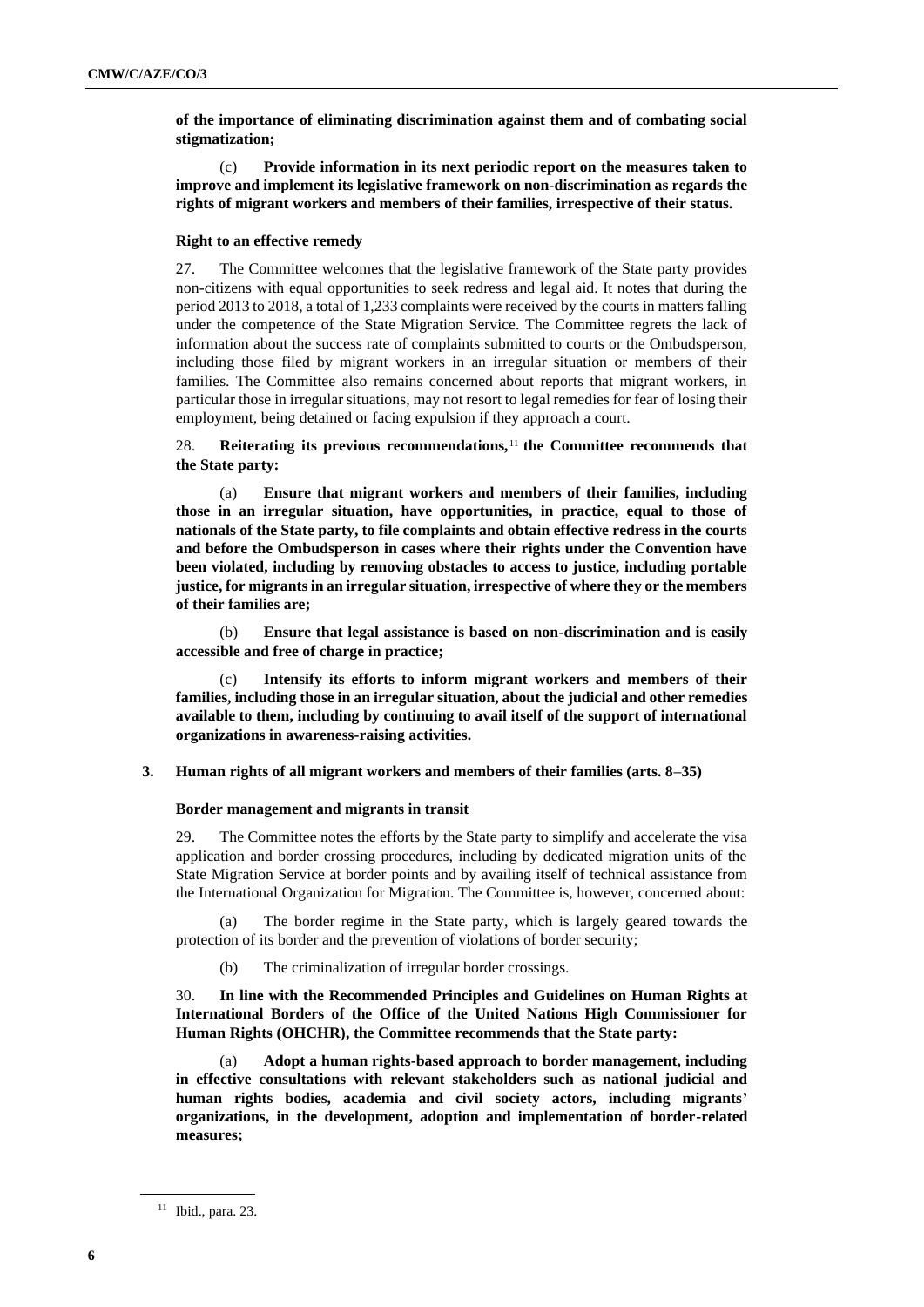(b) **Repeal article 318 of the Criminal Code and decriminalize irregular entry and exit and make provision for appropriate administrative penalties for such offences, since the Committee considers that, in accordance with its general comment No. 2 (2013) and its general comment No. 5 (2021), inter alia, irregular entry or stay or exit may constitute administrative offences at most and should never be considered criminal offences, as they do not infringe upon fundamental, legally protected values and, as a result, are not crimes per se against persons, property or national security.**

## **Right to leave**

31. The Committee is concerned that article 17 of the Migration Code allows for the imposition of an exit ban on migrants, including foreign migrant workers and members of their families, inter alia, in case of the commission of an administrative offence until the execution of administrative penalties, which might not comply with the limitations permitted under article 8 (1) of the Convention, while noting the explanation provided by the State party during the dialogue that exit bans were of a technical nature and did not prevent them from leaving the country in practice.

32. **The Committee recommends that the State party ensure that migrant workers and members of their families enjoy the right to leave the State party, which may not be subject to any restrictions except those that are provided for by law; are necessary to protect national security, public order, public health or morals or the rights and freedoms of others; and are consistent with the other rights recognized in the Convention.**

#### **Labour exploitation and other forms of ill-treatment**

33. The Committee notes the efforts taken to prevent and combat child labour; however, it is concerned about the lack of information about the extent of the phenomenon and the impact of the countermeasures taken.

34. **The Committee recommends that the State party compile information on the extent of child labour, including of migrant children, with a view to establishing policies, strategies and enforcement mechanisms to ensure compliance of its legislative and policy framework with its obligations under the ILO Forced Labour Convention, 1930 (No. 29), the ILO Abolition of Forced Labour Convention, 1957 (No. 105) and the ILO Worst Forms of Child Labour Convention, 1999 (No. 182).**

#### **Due process, detention and equality before the courts**

35. The Committee welcomes the temporary stay of forced immigration detention during the COVID-19 pandemic and takes note of the information provided by the State party regarding inspection visits by the Ombudsperson, international mechanisms and civil society organizations to immigration detention facilities to monitor the conditions of detention. The Committee is highly concerned about the practice of:

(a) Administrative detention of migrant children and their families, and of other vulnerable groups of migrants, including asylum seekers;

(b) Administrative detention of irregular migrants awaiting deportation and the limited number of court decisions overturning administrative detention orders;

(c) So-called "voluntary" placement in immigration detention centres of migrants who are liable for expulsion, have applied for asylum or have been granted refugee status already, for specified periods of time and under specific conditions;

Naming those locations where asylum seekers and refugees are placed "voluntarily" in a "detention centre", since they do not have the option to stay at another place such as shelters provided by the State party or community shelters, and are subjected to a detention-like regime, albeit being permitted to leave and return to the facility, while recognizing the willingness expressed by the State party to consider renaming the existing facility in law or allocating separate premises for voluntary placement.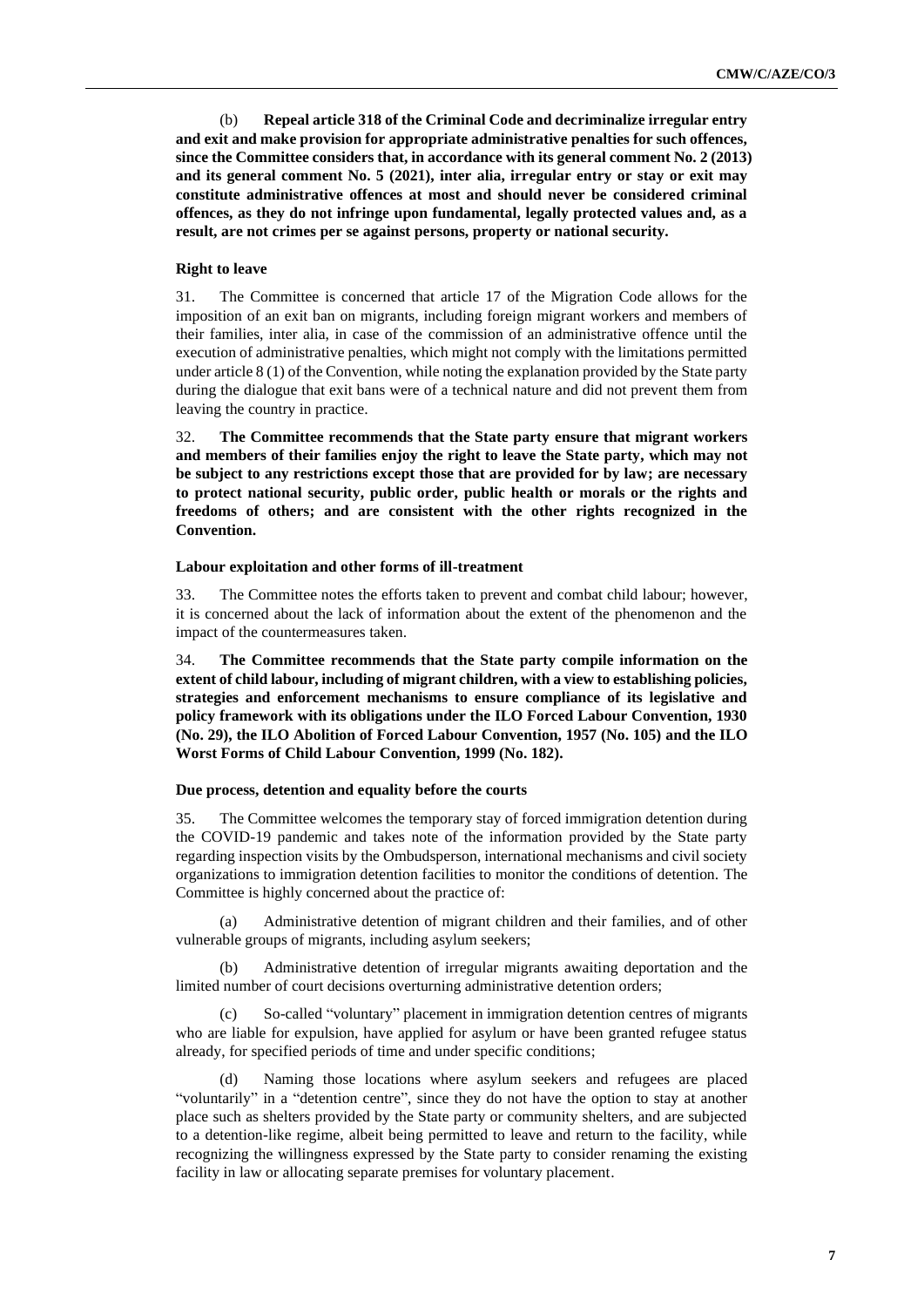36. **The Committee, in accordance with its general comment No. 5 (2021), recommends that the State party:**

(a) **Adopt measures to phase out, and ultimately put an end to, immigration detention and enact a presumption in law against detention and therefore in favour of freedom;**

(b) **Immediately cease migration detention of children, whether unaccompanied, separated from their parents, or together with their families, and of other vulnerable groups of migrant workers and members of their families as well as asylum seekers and refugees;**

(c) **Ensure that:**

(i) **The detention of migrants is an exceptional measure of last resort, pursuing a legitimate end, is necessary and proportionate, and applied for the shortest possible period of time in all other cases;**

(ii) **The grounds for detention are specified in each case, with specific reasons why alternative measures cannot be implemented;**

(iii) **The measure is reviewed within 24 hours by an independent and impartial judicial authority;**

(iv) **In line with its human rights obligations, alternative measures to detention are considered and made use of before imposing detention measures. The Committee recognizes as alternatives to detention all community-based care measures or non-custodial accommodation solutions – in law, policy or practice – that are less restrictive than detention and which must be considered in the context of lawful detention decision procedures to ensure that detention is necessary and proportionate in all cases, with the aim of respecting the human rights and avoiding the arbitrary detention of migrants, asylum seekers, refugees and stateless persons;**

(d) **Ensure that alternative measures to detention are applied to asylum seekers, refugees and in all cases of voluntary return;**

(e) **Strictly separate detention regimes from "voluntary" placement in shelters, including in statutory law, and provide for State-run or community-run shelters, which are physically separated from an immigration detention centre and are not situated on the same premises.**

#### **Expulsion**

37. The Committee takes note of the temporary stay of expulsion orders during the COVID-19 pandemic and of the information provided by the State party indicating that it is possible to lodge an appeal against expulsion orders. It is, however, concerned about:

(a) The lack of suspensive effect by virtue of article 79, paragraph 8, of the Migration Code, of appeals in court against expulsion orders, while noting the explanation provided by the State party that the State Migration Service at times offers an extension of the permitted period of stay in the country in practice;

(b) The lack of information on the extent to which migrant workers subject to expulsion proceedings make use of that right and on policies designed to provide alternatives to expulsion or return.

38. **In line with its joint guidance note on the impacts of the COVID-19 pandemic on the human rights of migrants, issued by the Committee and the Special Rapporteur on the human rights of migrants, the Committee recommends that the State party:**

(a) **Continue to adopt measures for the temporary suspension of deportations or forced returns during the COVID-19 pandemic;**

(b) **Take the necessary legislative steps to provide for a statutory and automatic suspensive effect of appeals in court against expulsion orders, guarantee due process and procedural safeguards and ensure that migrant workers who are subject**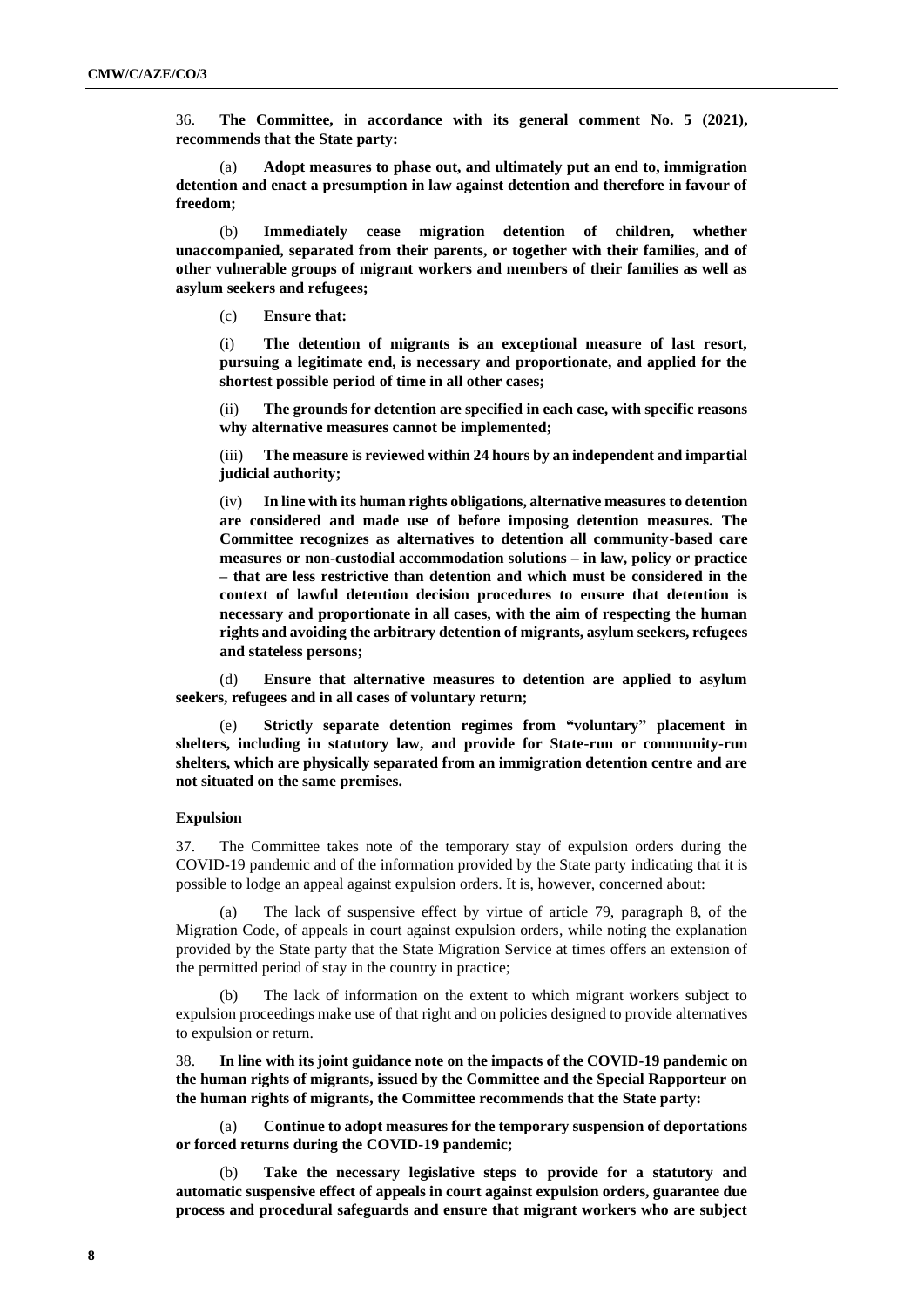**to an expulsion order are aware of and able to exercise their right to appeal such an order;**

(c) **Strengthen the implementation of policies and mechanisms designed to provide alternatives to expulsion or return, including asylum and international protection procedures, leave to remain on humanitarian grounds and ordinary regularization mechanisms that are regulated by law, in accordance with article 69 of the Convention, and which apply to all migrants, irrespective of their migration status.**

#### **Trade unions**

39. The Committee notes that the legislative framework in the State party permits migrant workers in a regular situation to take part in trade union activities and to freely join trade unions. Nevertheless, the Committee is concerned that, due to the complexity of the collective dispute regulations in the Labour Code, there have not been any strikes in the State party in decades or strikes have been declared illegal, and that the worker, including the migrant worker, is in this case liable under article 70 of the Labour Code on non-fulfilment of work obligations.

40. **The Committee recommends that the State party take all measures necessary, including legislative amendments, to guarantee all migrant workers the right to take part in trade union activities and to freely join trade unions, in accordance with article 26 of the Convention and the ILO Freedom of Association and Protection of the Right to Organise Convention, 1948 (No. 87).**

#### **Social security**

41. The Committee welcomes the fact that migrant workers permanently residing in the State party enjoy the same social protection rights, including labour pension rights, as nationals of Azerbaijan. The Committee is, however, concerned that:

(a) All other migrant worker social protection schemes, including pensions, are largely governed by bilateral agreements between the migrant worker and the Government;

(b) It has reportedly been difficult for migrant workers to access their pensions after retirement without such an agreement.

#### 42. **The Committee recommends that the State party:**

(a) **Ensure in practice that all migrant workers and members of their families are able to subscribe to social security schemes, including pensions, and that they are informed of their rights in this regard;**

(b) **Enter into bilateral and multilateral social security agreements with all destination countries that are gender-responsive and non-discriminatory, in order to guarantee social protection for all migrant workers.**

## **Medical care**

43. The Committee notes that the legislative framework provides for equal health care rights of citizens and foreigners and stateless persons who are permanently residing in the State party and that medical care is free in public health-care institutions. The Committee is, however, concerned about the lack of information on access to medical care for migrant workers in an irregular situation.

44. **The Committee recommends that the State party:**

(a) **Ensure that all migrant workers and members of their families have access to the health-care system, including those in an irregular situation, and provide information in this regard in its next periodic report;**

(b) **Establish a mechanism to ensure that personal information provided by migrants upon registration with health-care and other social services is not used against them for the purpose of reporting or discriminating against them on grounds of their nationality or origin or their irregular migration status.**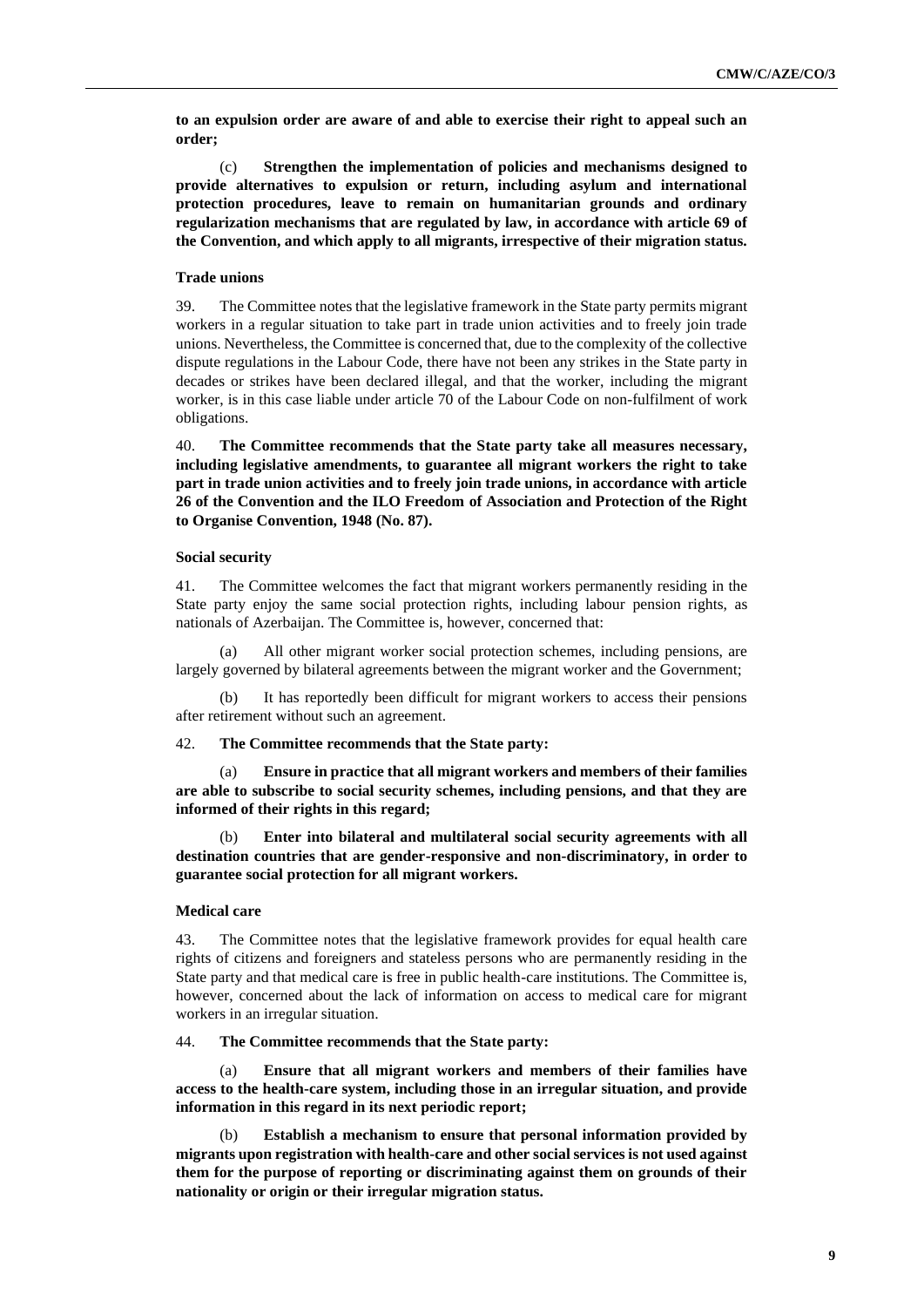#### **Birth registration and nationality**

45. The Committee notes that children of Azerbaijani migrant workers born abroad can be registered at Azerbaijani diplomatic representations and provided with birth certificates, and welcomes the repeal of the legislative requirement for foreign or stateless parents in the State party to provide a residence registration document upon birth registration, which reduces the risk of statelessness of their children. The Committee is, however, concerned:

(a) That in some cases, such as when the parents lack identification documents, birth registration of children born to asylum seekers reportedly has to be enforced by courts, while noting that the State party has made progress in the birth registration of all children born in its territory since the Committee's previous concluding observations;

About the lack of a statelessness determination procedure as recommended by the 1954 Convention relating to the Status of Stateless Persons.

46. **In line with joint general comments No. 3 and No. 4 (2017) of the Committee on the Protection of the Rights of All Migrant Workers and Members of Their Families and No. 22 and No. 23 (2017) of the Committee on the Rights of the Child on the human rights of children in the context of international migration, and in accordance with target 16.9 of the Sustainable Development Goals, the Committee recommends that the State party:**

(a) **Ensure that all children of Azerbaijani migrant workers abroad and children born on the territory of the State party, in particular children born to migrants in an irregular situation and asylum seekers, are registered at birth and issued personal identity documents, and that it raise awareness on the importance of birth registration among them;**

(b) **Establish an effective statelessness determination procedure with specific procedural considerations and safeguards given the critical role of nationality for all people, including migrant workers and members of their families, and provide information, including statistics, in its next periodic report on the extent of the phenomenon.**

## **Education**

47. The Committee welcomes the recognition in the Migration Code of full-time secondary education as a ground for issuance of a temporary residence permit for the pupil. Nevertheless, the Committee is concerned:

(a) That the Constitution guarantees the right to education only to citizens of the State party and that the ordinary legislative framework guarantees access to education only to migrant workers in a regular situation and members of their families;

(b) About cases in which parents with an irregular migration status do not send their children to school for fear of detection by the authorities, detention and expulsion, even though the migration status of their children could be regularized on the grounds of education and despite the assurances by the State party during the dialogue about the existence of reporting firewalls between the Ministry of Education and the State Migration Service;

(c) About the lack of information about the enrolment rates of children of migrant workers in an irregular situation.

48. **With reference to its previous recommendations,**<sup>12</sup> **and in line with joint general comments No. 3 and No. 4 (2017) of the Committee on the Protection of the Rights of All Migrant Workers and Members of Their Families and No. 22 and No. 23 (2017) of the Committee on the Rights of the Child, and in accordance with target 4.1 of the Sustainable Development Goals, the Committee recommends that the State party:**

(a) **Ensure that all children of migrant workers, irrespective of their status, enjoy access to preschool, primary and secondary education on the basis of equality of** 

<sup>12</sup> Ibid., para. 33.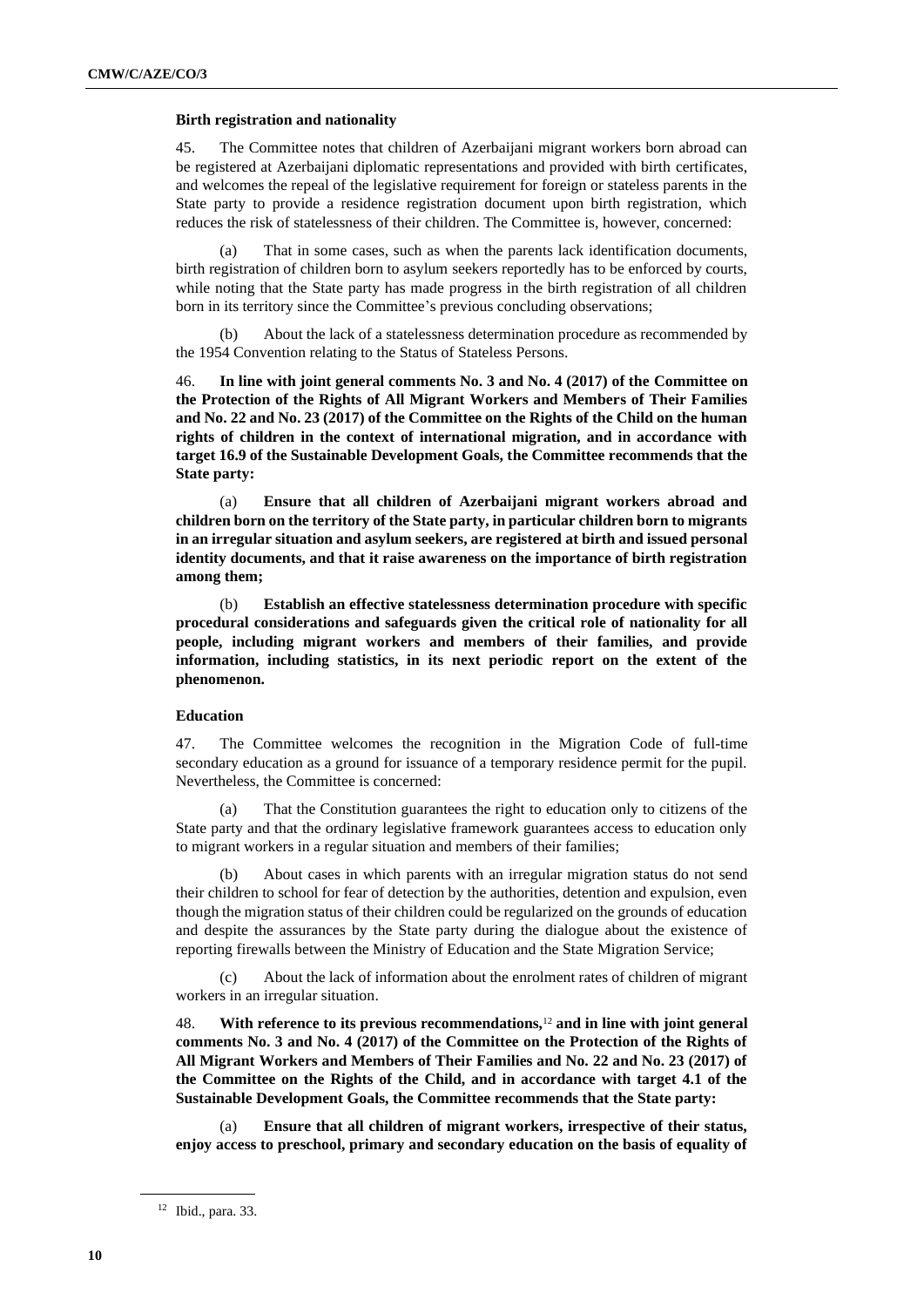**treatment with nationals of the State party in compliance with article 30 of the Convention;**

(b) **Improve reporting firewalls between law enforcement and immigration authorities on the one hand, and education services on the other, so that all migrant workers and members of their families in an irregular situation send their children to school;**

(c) **Include in its next periodic report comprehensive information on the measures taken in that regard, including statistics, on the enrolment rates of children of migrant workers in an irregular situation.**

#### **Right to transfer earnings and savings**

49. The Committee regrets that there are no specific mechanisms or partnerships with financial institutions in place to facilitate the transfer of remittances by Azerbaijani migrant workers to Azerbaijan and by migrant workers in the State party to their countries of origin. It takes note of the information provided by the State party about a government proposal in this regard that is under discussion.

50. **The Committee recommends that the State party:**

(a) **Further facilitate the transfer of remittances by Azerbaijani migrant workers to Azerbaijan;**

(b) **Swiftly take measures to facilitate the transfer of remittances by migrant workers in Azerbaijan to their countries of origin, with preferential transfer and reception fees, in accordance with target 10.3 of the Sustainable Development Goals, and make savings abroad more accessible to migrant workers and members of their families in the State party.**

## **4. Other rights of migrant workers and members of their families who are in a regular situation (arts. 36–56)**

#### **Work permits and residency**

51. The Committee notes the efforts by the State party to simplify and accelerate the procedures for the issuance of work and residence permits, including by electronic means and in multiple languages, and the automatic extension of temporary residence permits during the COVID-19 pandemic, including for migrant workers and members of their families. It also notes that certain types of domestic work have been added to the list of activities for which work permits may be issued. The Committee is, however, concerned that:

(a) Migrant workers have to leave the country within 10 working days of the termination of their employment contract with one month's notice, unless there are other grounds to stay, making their immigration status entirely dependent on the employer, while noting the explanation provided by the State party during the dialogue that the State Migration Service in practice may extend the permissible period of stay on a case-by-case basis, including until court proceedings have concluded;

The Administrative Offences Code penalizes migrant workers in an irregular situation who engage in labour activity without the necessary work permit, even though it is the obligation of the employer to obtain it;

Cases have been reported of employers unofficially deducting the fee for the issuance of the work permits from the wages of migrant workers.

52. **The Committee recommends that the State party review and improve its work permit system to prevent abusive working conditions and labour exploitation, including by:**

**Establishing a provision in statutory law to ensure that migrant workers who lose their employment have sufficient time to seek legal remedies against the termination of their employment and/or alternative employment, and refraining from their expulsion;**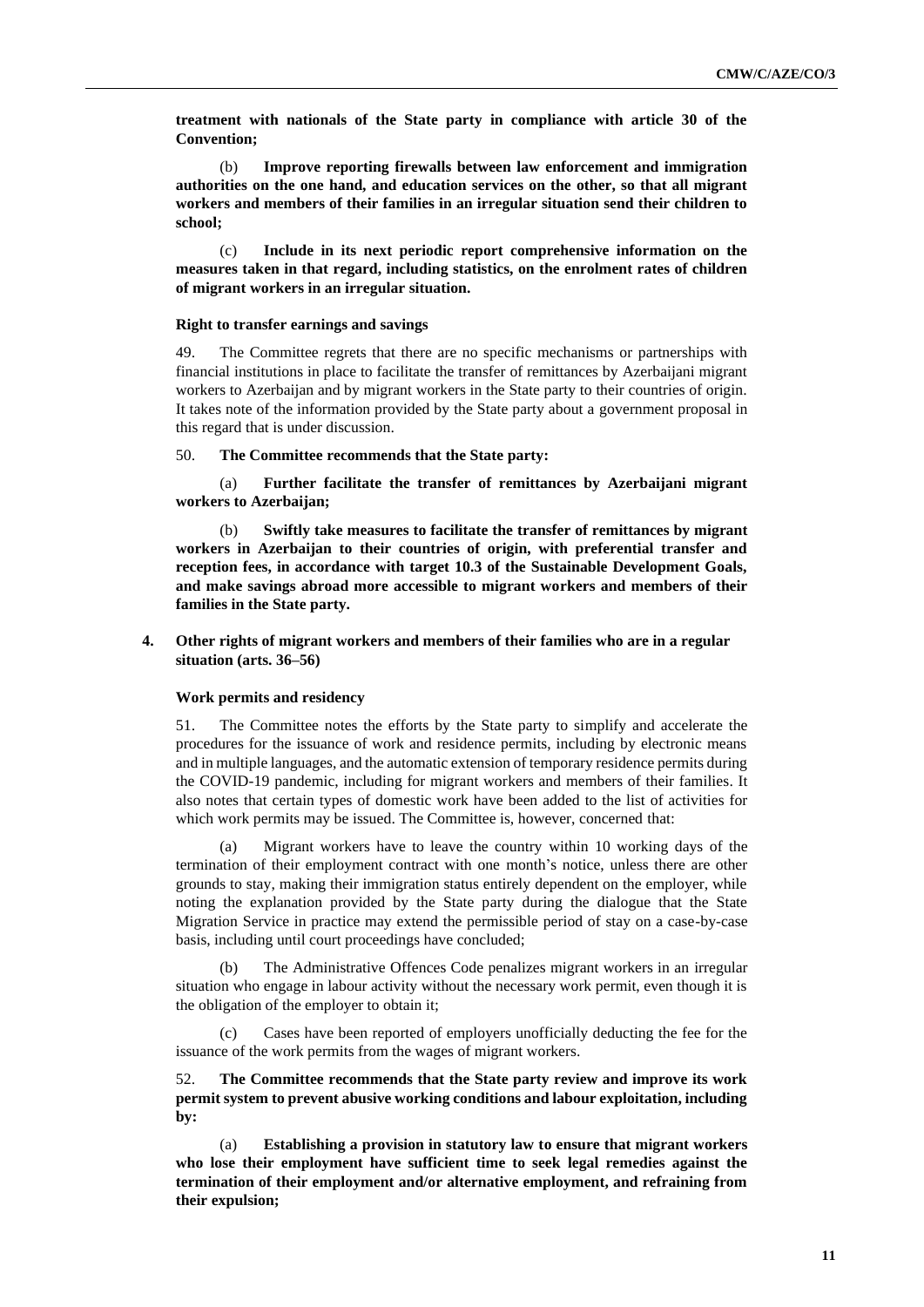(b) **Repealing provisions that penalize migrant workers for their employer's failure to obtain a work permit;**

(c) **Ensuring that migrant workers do not face reprisals or lose their employment when they report employers who deduct fees for the issuance of their work permit from their wages to the authorities.**

## **5. Promotion of sound, equitable, humane and lawful conditions in connection with international migration of workers and members of their families (arts. 64–71)**

## **International cooperation with countries of transit and destination**

53. The Committee notes the difficulties of the State party in ensuring the protection of the rights of Azerbaijani migrant workers abroad since a number of destination countries have not yet ratified the Convention. It also notes that the State party has concluded several bilateral agreements for the reciprocal provision of rights for migrant workers in a regular situation, most recently with Belarus, Belgium, Kazakhstan, and Turkmenistan, and further notes the State party's intention to conclude further agreements with other countries. It is concerned that some of the agreements do not reflect current trends as they date back a number of years, such as the one concluded with the Russian Federation in 2003, and is also concerned about the lack of information about whether any of these agreements protect the rights of migrant workers and members of their families in an irregular situation.

## 54. **The Committee recommends that the State party:**

Guarantee, in the implementation of any bilateral or multilateral **agreements, the life and physical integrity of migrants, including migrant workers and members of their families, in the light of the current circumstances in the State party, and ensure that such multilateral and bilateral agreements are fully consistent with the Convention, the Committee's general comments No. 1 (2011) and No. 2 (2013), and joint general comments No. 3 and No. 4 (2017) of the Committee on the Protection of the Rights of All Migrant Workers and Members of Their Families and No. 22 and No. 23 (2017) of the Committee on the Rights of the Child;**

(b) **Engage with OHCHR and seek technical assistance regarding the implementation of said agreements and the negotiation of future agreements to ensure that they are aligned with the Convention.**

## **Recruitment agencies**

55. The Committee takes note of the information provided on the regulatory framework and licensing system for private employment agencies operating in the State party. It is, however, concerned about reports it has received that the competent monitoring bodies only intervene when they have received complaints about violations.

56. **The Committee recommends that the State party reinforce the regulatory regime for private recruitment agencies, strengthen the existing licensing system for recruitment agencies, and enhance monitoring and inspections of such agencies to ensure the rights of migrant workers in accordance with the Convention.**

## **Return and reintegration**

57. The Committee notes the conclusion of mobility and readmission agreements between the State party and the European Union, some European Union member States, Montenegro, Norway and Switzerland, and ongoing negotiations with other countries on the readmission of persons residing without authorization, and measures taken for their reintegration into the State party such as the implementation of the project entitled Reintegration Support to Azerbaijani Returnees. The Committee, however, regrets the lack of information on the procedural safeguards for migrant workers and members of their families covered by these agreements.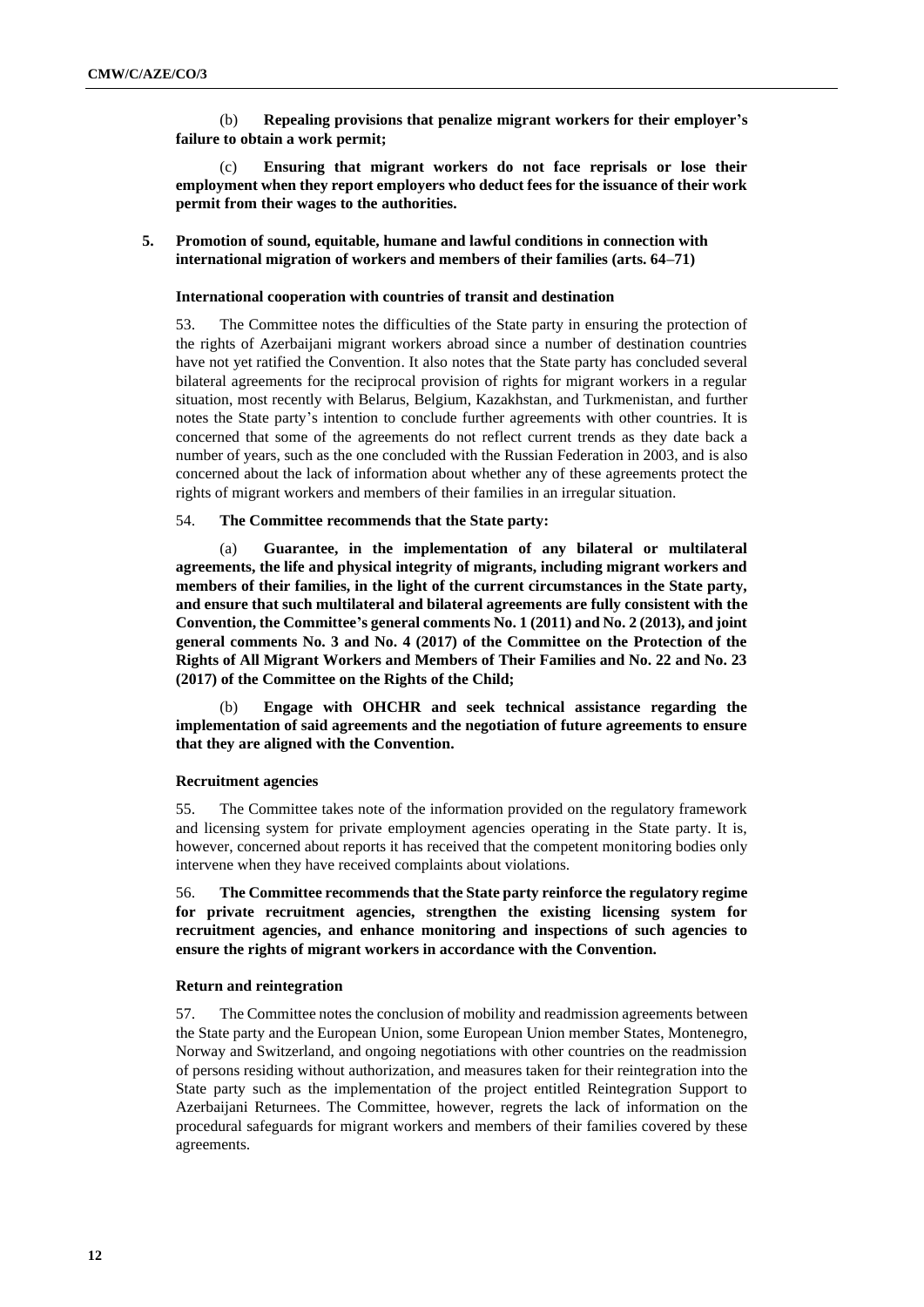58. **With reference to its previous recommendations,**<sup>13</sup> **the Committee recommends that the State party:**

(a) **Take the measures necessary to ensure that any bilateral or multilateral mobility or readmission agreements, and the implementation of such agreements, are in conformity with the Convention, and in particular, that such agreements include appropriate procedural guarantees;**

(b) **Take effective measures to facilitate, in accordance with the principles of the Convention, the durable reintegration of returning migrant workers and members of their families into the economic, social and cultural life in the State party, as provided for in article 67 of the Convention;**

Ensure gender-responsive support for the return and reintegration of **migrant workers and members of their families to address the specific physical and mental health needs of those who have experienced violence, abuse or sexual exploitation, in particular for women who have been trafficked;**

(d) **Provide information about the situation of migrant workers who have reportedly been internally displaced in the country in its next periodic report.**

#### **Trafficking in persons**

59. The Committee recognizes the various measures taken by the State party since the Committee's previous concluding observations to combat trafficking in persons, such as: legislative amendments to improve the protection of children against the risk of trafficking and to permit the issuance of temporary residence permits to victims of trafficking; the implementation of the national action plan on combating trafficking in human beings in Azerbaijan for 2020–2024; the collection of data on investigations, verdicts and assistance provided to victims of trafficking in persons; relevant training provided to officials with the support of international organizations and civil society organizations; the opening of additional publicly and privately run shelters and assistance centres for victims of trafficking; and measures to improve the protection of domestic workers, most of whom are women. Nevertheless, the Committee remains concerned about:

(a) The possibility of criminal sanctions for, or deportation of, migrant workers who are victims of trafficking, including for labour exploitation, if they are not properly identified as victims;

(b) The low prosecution and conviction rates and lenient criminal sentences imposed on perpetrators of trafficking in persons and smuggling of migrants;

(c) The lack of disaggregated data about the extent of the phenomenon, including the number of victims of trafficking and smuggling of migrants who have applied for and been granted a temporary or permanent residence permit;

The limited numbers of bilateral and multilateral agreements on cooperation in the fight against trafficking in persons entered into by the State party.

60. **Recalling its previous recommendations,**<sup>14</sup> **and in accordance with the OHCHR Recommended Principles and Guidelines on Human Rights and Human Trafficking, the Committee recommends, in line with target 5.2 of the Sustainable Development Goals, that the State party:**

**Review its legislation and amend it to ensure that victims of trafficking are properly identified and are not detained, charged or prosecuted for irregular entry or stay, including in countries of transit and destination, or for their involvement in unlawful activities to the extent that such an involvement is a direct consequence of their situation as victims of trafficking, emphasizing their status as victims rather than focusing on criminalization;**

<sup>13</sup> Ibid., paras. 25 and 43.

<sup>14</sup> Ibid., para. 44.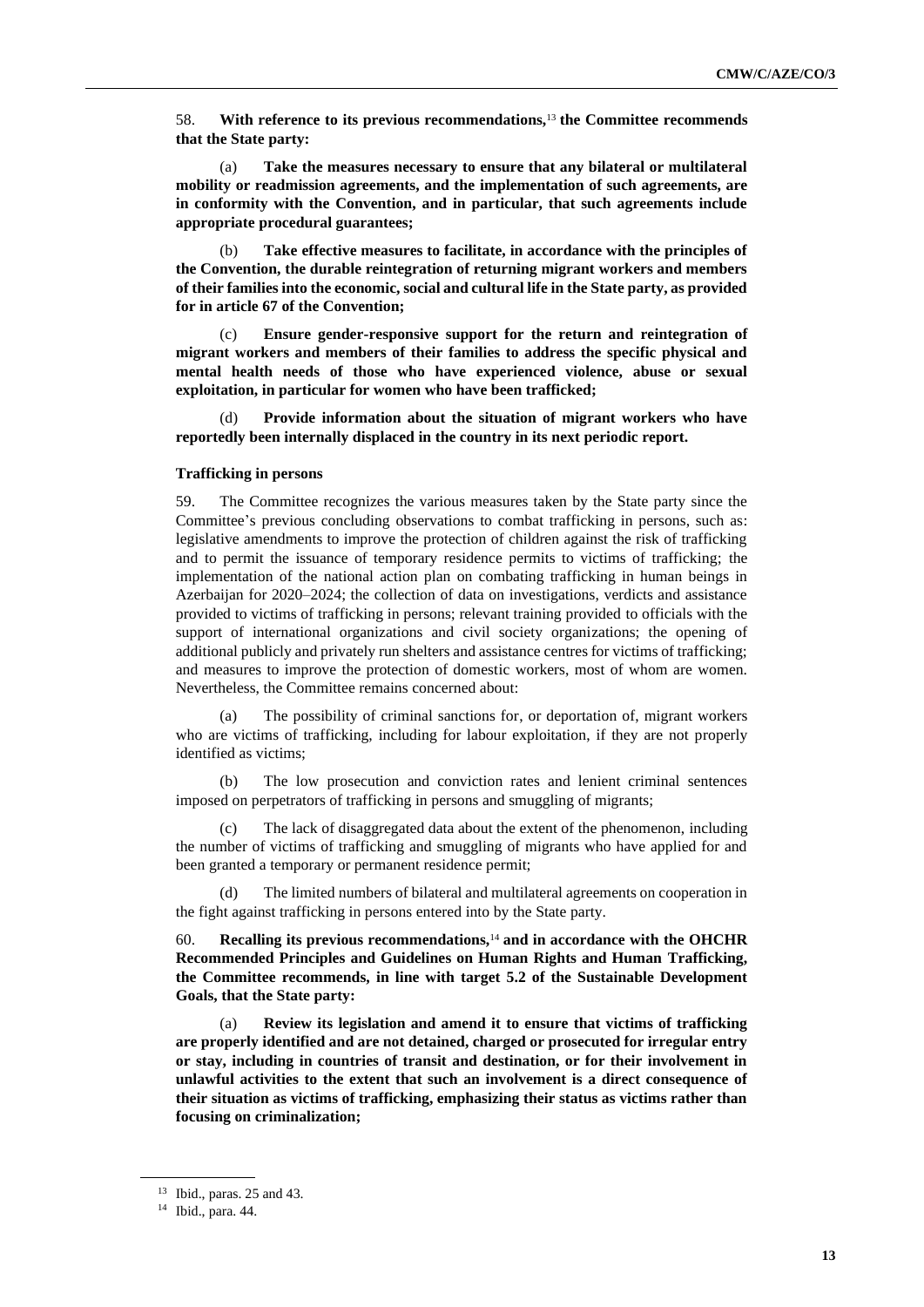(b) **Effectively investigate and prosecute trafficking cases and impose on perpetrators sentences commensurate with the gravity of the crime;**

(c) **Strengthen international, regional and bilateral cooperation through agreements with countries of origin, transit and destination on the prevention and combating of trafficking in persons;**

(d) **Collect and regularly publish disaggregated data on the extent of the phenomenon of trafficking in persons, including on the number of victims of trafficking in persons and of smuggled migrants who have applied for temporary or permanent residence, and the number of authorizations granted, and provide information in this regard in its next periodic report.**

#### **Measures to address migrant workers in an irregular situation**

61. The Committee notes the high numbers of migrant workers in an irregular situation and members of their families in the State party. It is concerned about the lack of clarity regarding concrete measures taken to ensure that the situation of migrant workers in an irregular situation and members of their families within its territory does not persist, while noting the explanation by the State party that 12,862 migrants, including migrant workers and members of their families, have been regularized since 2016.

## 62. **The Committee recommends, in line with the OHCHR Recommended Principles and Guidelines on Human Rights at International Borders, that the State party:**

(a) **Take appropriate measures, other than mere border protection and law enforcement measures, for the establishment of dedicated procedures for the regularization of the situation of migrant workers in an irregular situation and members of their families so as to ensure that such a situation does not persist;**

Raise awareness among migrant workers, who are in an irregular **situation, about such procedures;**

(c) **Provide information about them in its next periodic report.**

## **6. Dissemination and follow-up**

#### **Dissemination**

63. **The Committee requests the State party to ensure the timely dissemination of the present concluding observations, in the official language of the State party, to the relevant State institutions at all levels, including to government ministries, the legislature, the judiciary and relevant local authorities, as well as to non-governmental organizations and other members of civil society.**

#### **Technical assistance**

64. **The Committee recommends that the State party further avail itself of international and intergovernmental assistance for the implementation of the recommendations contained in the present concluding observations in line with the 2030 Agenda for Sustainable Development. It also recommends that the State party continue its cooperation with specialized agencies and programmes of the United Nations.**

#### **Follow-up to concluding observations**

65. **The Committee requests the State party to provide, within two years (that is, by 1 November 2023), written information on the implementation of the recommendations contained in paragraph 16 (comprehensive policy and strategy); paragraph 36 (due process, detention and equality before the courts); paragraph 60 (trafficking in persons); and paragraph 62 (measures to address migrant workers in an irregular situation) above.**